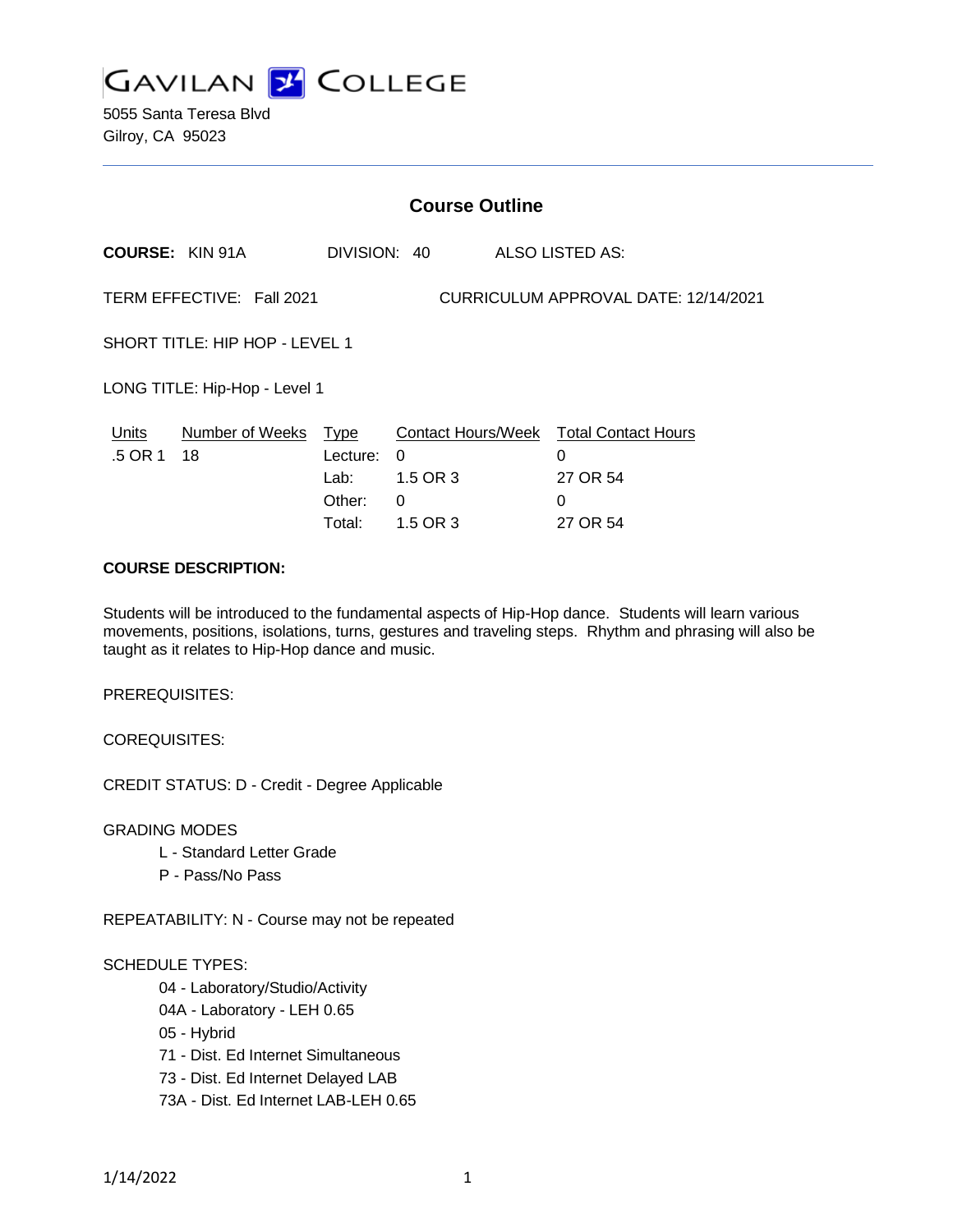## **STUDENT LEARNING OUTCOMES:**

By the end of this course, a student should:

- 1. Identify various tempos and rhythms used in fundamental Hip-Hop dance.
- 2. Perform fundamental Hip-Hop dance positions, steps and sequences.
- 3. Choreograph basic Hip-Hop movement and put together in a phrase or sequence.

# **COURSE OBJECTIVE:**

By the end of this course, a student should:

- 1. Choreograph and perform hip-hop dance routines from beginning to end.
- 2. Perform and present longer dances in front of an audience.
- 3. Connect hip-hop movement together using various musical rhythms.

4. Gain strength and flexibility as well as kinesthetic awareness to posture, alignment and movement for their own individual and unique body.

## **CONTENT, STUDENT PERFORMANCE OBJECTIVES, OUT-OF-CLASS ASSIGNMENTS**

Curriculum Approval Date: 12/14/2021

\*\*\*Please note if this class is taken for a half (.5) unit, hours will be cut in half, for a total of 27 hours.

2 hours

Class introduction, syllabus, grading and requirements. An overview of the course will be presented, along with student introductions and experience with dance, if any.

14 hours

Daily Warm-ups including strengthening and flexibility exercises including but not limited to abdominal work, push-ups, lunges and squats. Warm-ups also include posture and alignment, isolations of body parts, turns, and other various dance related steps and concepts.

14 hours

Daily locomotor patterns and movements across the floor, including but not limited to level changes, syncopated rhythms, isolation of various body parts (head, shoulders, ribs, and hips) and coordination in putting longer phrases of movement together while traveling across the floor.

14 hours

Various dances will be taught throughout the semester, incorporating all of the above skills put together in a longer sequence. There will be approximately 4 different dances taught throughout the semester. Students will also work with others in partnership or small groups, learning to choreograph and put their own unique style of Hip-hop dance together to perform.

8 Hours

Preparation and Group Work for Midterm and Final Performances.

2 Hours

Final

### **METHODS OF INSTRUCTION:**

Demonstration, guided practice and performance.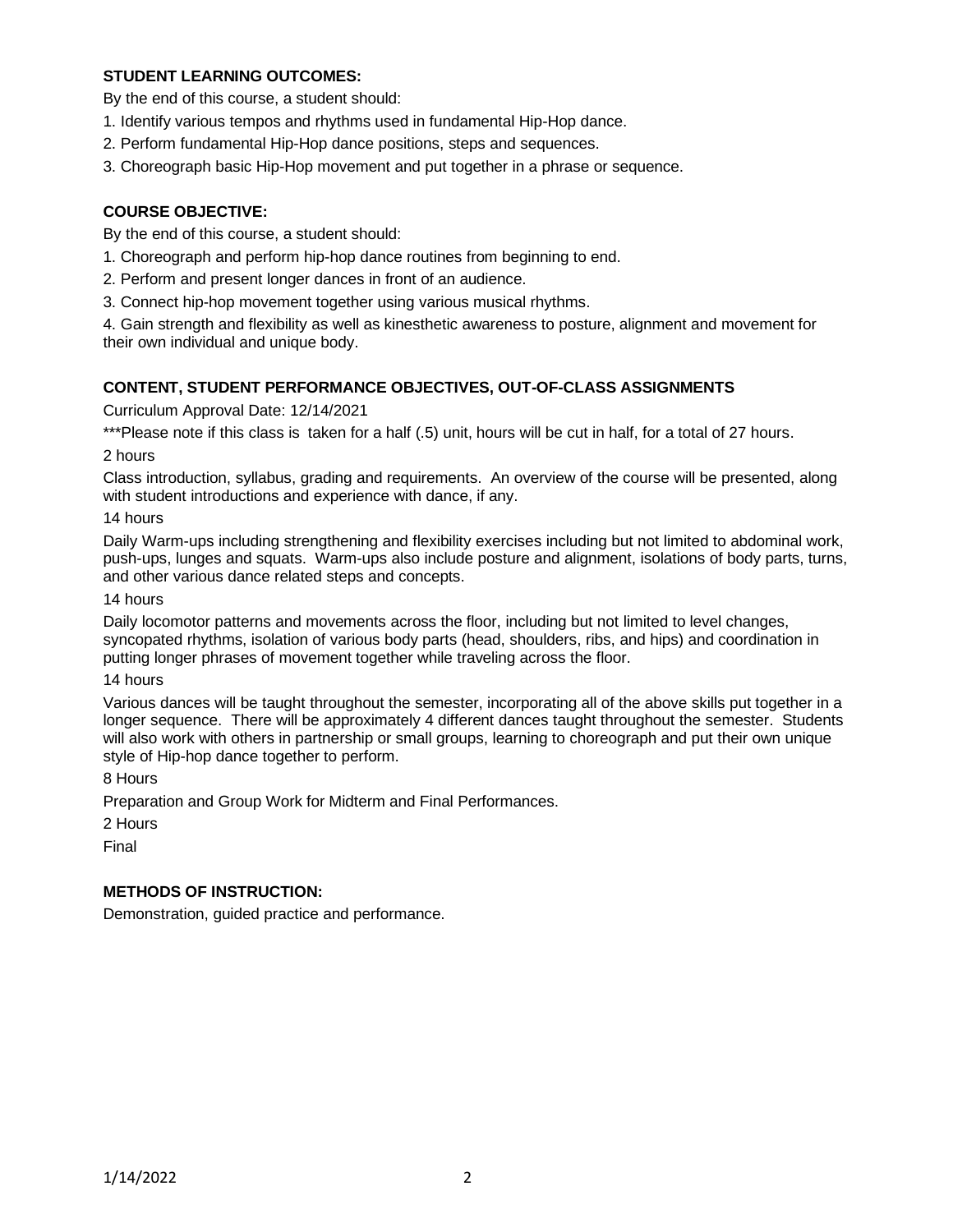## **METHODS OF EVALUATION:**

Skill demonstrations Percent of total grade: 45 Daily demonstration, Performance exams, Midterm and Final.

Other methods of evaluation Percent of total grade: 50 Daily Participation

Writing assignments Percent of total grade: 5.

Course primarily involves skills demonstration and problem-solving. This is an activity/lab course. However, there may be some writing in terms of viewing an outside, live performance or journaling.

#### **REPRESENTATIVE TEXTBOOKS:**

No Textbook Required